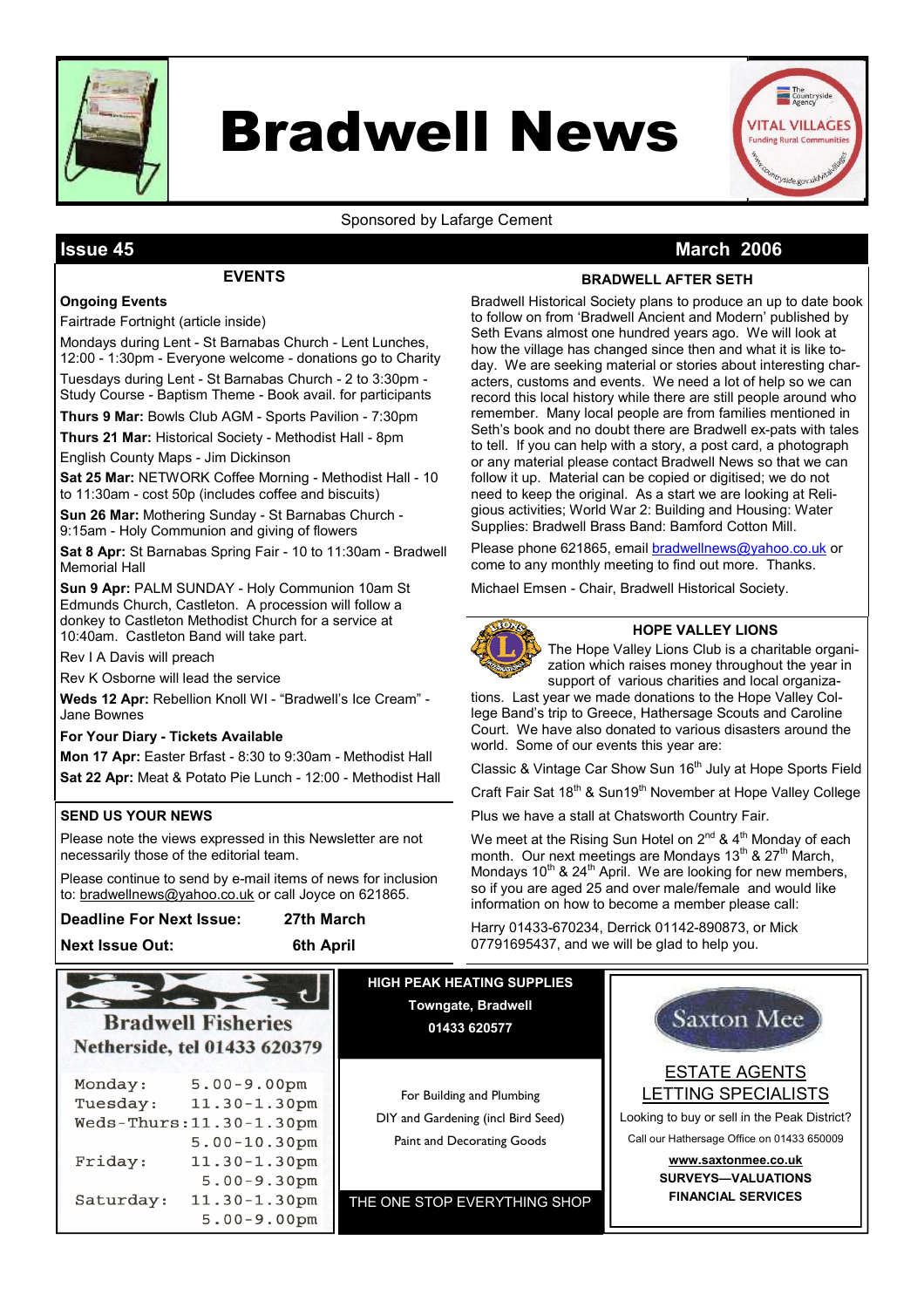

# Page 2 and 1 Bradwell News

### PARISH COUNCIL NOTES

#### Parish Councillor Vacancy

Five residents have made written applications for the one vacant position on the PC. As this is a casual vacancy an election is not necessary. When we announce a casual vacancy we have to formally advertise it and if 10 electors requisition the Electoral Registration Officer then there must be an election. As no-one made such a requisition the ERO formally confirmed that we could proceed with filling the vacancy in any way we thought appropriate. All applicants have therefore been invited to our March meeting to observe the Council process and to ask and answer questions of Councillors. One of the applicants will then be selected at the meeting, by secret ballot, for co-option to the Council.

### Dogs and Playing Fields

We have recently received several complaints about dogs being exercised on the Town Bottom playing field. Dogs are not allowed on playing fields for a very good reason. Their faesces contain parasites, which can find their way into the intestines of young children and cause serious illness. We did put dog exclusion notices on the Town Bottom field, but they were removed by someone who presumably disagreed with the restriction. We hope that those owners who have been taking their dogs on the field will now consider the health of village children and exercise their dogs elsewhere.

### Hat shop – Bessie Lane

Further to my article in the last newsletter, Steve Lawless decided to do some research in the County Archives at Matlock. He found a reference to the building as property number 11 on the 1843 tithe map. Then on the tithes list for the same year he found it described as a hat shop, in the ownership of Jacob Hallam and let to Isaac Furness (hatter) no relation as far as I'm aware. This information was passed to Peak Park archaeologists, who will consider what scheme of research work needs to be carried out on the building and the site before it is re-developed.

Chris Furness

### CURRENT PLANNING APPLICATIONS

Matchcroft - Smalldale - Conversion of Garage to Bedroom

Richard Jarman, Ivy Cottage, The Hills, Bradwell, S33 9HZ Tel 01433 621874

### THAT PANTO

Hats off to everyone who worked so hard to produce another splendid and highly entertaining pantomime this year. There is something about village panto which seems to bring out the best of talent in people, and Bradda is no exception. Well done everyone!

### CHANGE FOR LIFE

Coming soon to Hope Valley is "Change For Life", a 20 week weight management course for women. Starting in March at Hope on Thursday evenings, this course helps women make gradual changes, which will improve their health and help reduce weight. The course aims to share information (rather than tell people what to do) on topics such as eating for life, dieting myths and fat content of foods. The course is two hours per week and is split into two parts:

- A gentle exercise session to music, designed to suit all needs and taught by qualified, experienced instructors.
- An information session sitting down with a tea or coffee, this is an opportunity to learn and talk about your body, nutrition, health and activity levels.

This is most definitely not a diet and weigh-in course. It aims to help support women to make small changes, which can be maintained for the rest of their lives. We explore the reality about dieting and what it does to your body and learn that being more active can be fun as well as improving your health. Change for Life works for many women because they feel comfortable being in a group of other women who share similar concerns and experiences about their weight and health. For more information call 01246 231255 to talk to one of the Change For Life team, or contact the nurse at your surgery.

North Derbyshire Health Promotion Service runs Change for Life, with funding from Peak District Healthy Living Network.

### YELLOW MOON

Actually, not another astronomy article! Bradwell Rainbows are raising funds for their 10th Birthday celebrations - and they need our help. But don't worry, they're not asking you to donate money this time! Instead they've found an ingenious way for you to buy products to keep your child entertained and help their development – plus help them raise the funds. It's called the YELLOW MOON fundraising club. For every purchase you make from the Yellow Moon fundraising club, they will receive up to 25% cash-back (excl. VAT and p & p). So the more you, or your friends and family order, the more cash-back they'll receive. Here's how to help:

Browse through the website at www.yellowmoon.org.uk or call 0870 112 6460 and place your order direct with Yellow Moon.

Yellow Moon will then send products directly to your door. All orders placed using the unique Source Code SBR 10948 will have the cash-back amount pooled for Rainbows and they will send a final cheque for the collective amount. Please be sure to always quote the Source Code when ordering! Debbie and the Rainbows thank you very much for your support.

### THE BOWLING GREEN INN

Angela and Glyn invite you to come and relax by our lovely log fire

- Enjoy our wholesome country cooking. 2-COURSE SPECIAL £6.50
- Sample the latest award winning GUEST BEERS
- Stay in one of our luxury guest bedrooms

Tel 01433 620450

### MOVING HOME? NEED TO PACK?

Get your cartons and packaging from

### BRADWELL PACKAGING

TELEPHONE: 01433 620590 Bradwell Packaging Services Ltd. Stretfield Mill, Bradwell Hope Valley, Derbyshire S33 9JT

### **THE**

### NEW BATH INN TEL: 01433 620431

GOOD, HONEST FOOD Mon - Sat: 12:00 to 2:00

 6:00 to 8:30 Sunday: 12:00 to 3:00

Sat 25th March: Raine Russell - Singer Sat 15th April: Rachel Raynor - Singer Sun 26th March: MOTHERS DAY Menu Sun 16th April: EASTER SUNDAY Lunch Menu

QUIZ NIGHT FRIDAY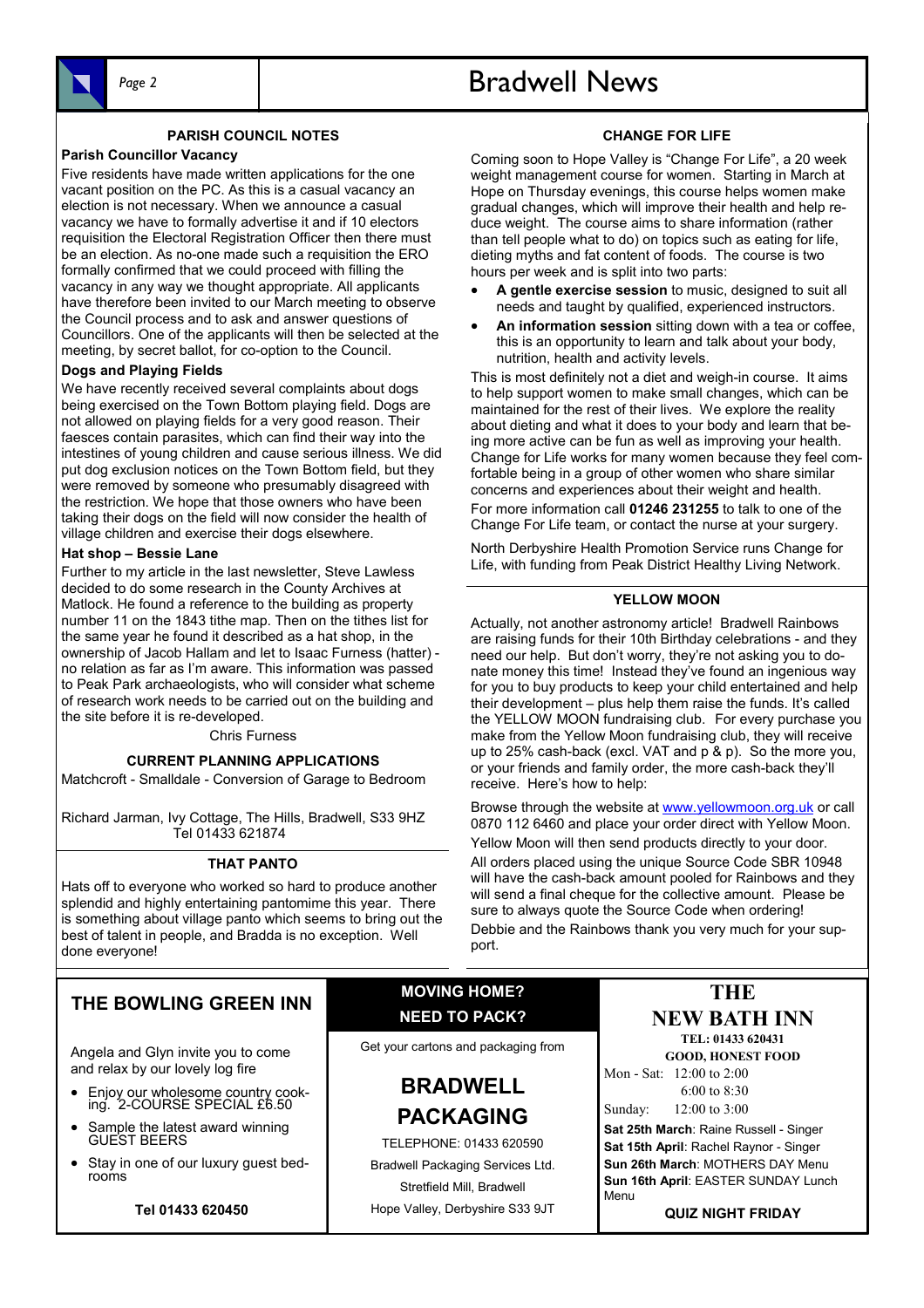## Bradwell News and Page 3



- Are you interested in local affordable housing?
- Want to hear the latest on proposed police force mergers and neighbourhood policing?
- Want updates on Derbyshire Fire & Rescue Services' latest initiatives and advice on home fire safety?

Then come along to the District Council's Area Community Forums:-

- Monday 6 March, 7 pm, Agricultural Business Centre, Bakewell
- Monday 13 March, 7 pm, Wirksworth Leisure Centre Tuesday 21 March, 7 pm, Osmaston Village Hall

This is your chance to meet Council Members and officers as well as representatives from Derbyshire County Council, Derbyshire Constabulary, Derbyshire Fire & Rescue and the Peak District National Park Authority (Bakewell only). You can ask questions and make comments on issues affecting you and your community.

For further information, contact 01629 761302, email communityforum@derbyshiredales.gov.uk or visit our website at www.derbyshiredales.gov.uk where you will also find out how you can contribute electronically to the Forums.

### HOPE VALLEY COLLEGE

Yoga For Absolute Beginners in Bradwell, at the Methodist Schoolroom on Wednesday  $5.30 - 7$ pm (starts March 1st but students can join at any time in the next few weeks). This is a gentle introduction to improve stamina, suppleness & strength. Suitable for any age/level. Also suitable for pregnant women.

Lip Reading Classes at Hope Valley College on Thursday mornings are **FREE** 10 - 12noon. A class suitable for those who have or work/live with people with hearing impairment. Lace Making on Tuesday mornings 9.45 – 11.45. An introduction to traditional lace making skills (both English & Continental) ABSOLUTELY NO EXPERIENCE IS NECESSARY. First Aid At Work – Full Health and Safety executive Certificated course. Starts  $4^{th}$  May (four Fridays),  $9.30 - 4.15$ pm. Pottery For Beginners – Mondays 7.15pm. Learn to make pots, tiles, or create your own sculpture! For home/garden.

#### Free Family Learning Classes

Spanish (Wednesdays after school) Table Tennis (Thursdays 4.15 - 5.30pm) Pottery (Tuesdays 4 – 6pm)



### MISTER CARPET

(John and Steve) Carpets Fitted and Re-Fitted No Job Too Small New Carpets Supplied Free estimates—No obligation Shop at home service or visit our Showroom at 428 Ecclesall Road Telephone Sheffield 0114 268 1733

Bradwell: 01433 623700 and 623800 Mobiles: 07711 753018 & 07803 273172

MUTTON Hope Valley 620427 **FOOD** Friday: 6:30 to 8:15 Saturday: 6:30 to 8:15 Sunday: 12:00 to 4:00 Sat 18 Mar: "Heartbreaker" -Male Vocalist, Instrumental Duo Fri 14 Apr: Male Singer, "AL" + Guitarist Book for MOTHERING SUNDAY, Mar 26 Easter Sunday Lunch Menu—Apr 16 QUIZ NIGHT Sunday 9pm - Free Supper

THE SHOULDER OF

### COLLEGE OPENING DATES

Term 4: College Closes 7th April

Term 5: College Re-opens 24th April

#### GATEWAY ARTS PROJECT

Offers opportunities for women of all ages and for young people aged 14-30 to take part in all kinds of creative activities in their own communities and the chance to develop projects of their own. Some of the current opportunities are:

- Textile art there is lots of interest in textile crafts in the Peak District and we would love to link people together
- Recycled Hand Weaving Free Session Wednesday 8<sup>th</sup> March at Castleton Visitor Centre. A workshop to demonstrate the potential of the humble carrier bag. Please phone Penny Kill to book a place
- Ways With Wool Investigate are underway re a new use for wool. If you have sheep, use fleece for something already or are interested in using wool in any way, get in touch to find out what's going on
- Photographic Skills Learn about equipment
- Creative Activities we are looking for people from Hope Valley villages to join in creative activities

Contact Penny Kill on 01629 761194 for more information on any of the above activities.

#### RAINBOW NEWS

Bradwell Rainbow Guides have had a busy six weeks, how time flies when you're having fun! The Rainbows have been pirates and went on a treasure hunt, where they had to walk the plank to get to the treasure. We have also had a Canadian night, a fun night with food, a musical night making and playing instruments, and finally a Promise Night where Ella Thompson made her Rainbow Promise.

We currently have 16 Rainbow Guides and run a parent rota each week, (ratio 5/1) however due to increasing work commitments of one of our leaders, we are looking for someone to help on a permanent basis. If you think you could help for approximately 1 hour each week please contact Debbie on 01433 62173 for more information. NB. You would need to complete a CRB check.

### BRADWELL WEB SITE www.bradwell.org

WASTE COLLECTION March 25th

### YOUR LOCAL PRIVATE HIRE TAXI

Airports, Stations, Functions City Clubs etc., Tel: Peter Armitage on 01298 872107 and Mick Rowland on 01433 621924